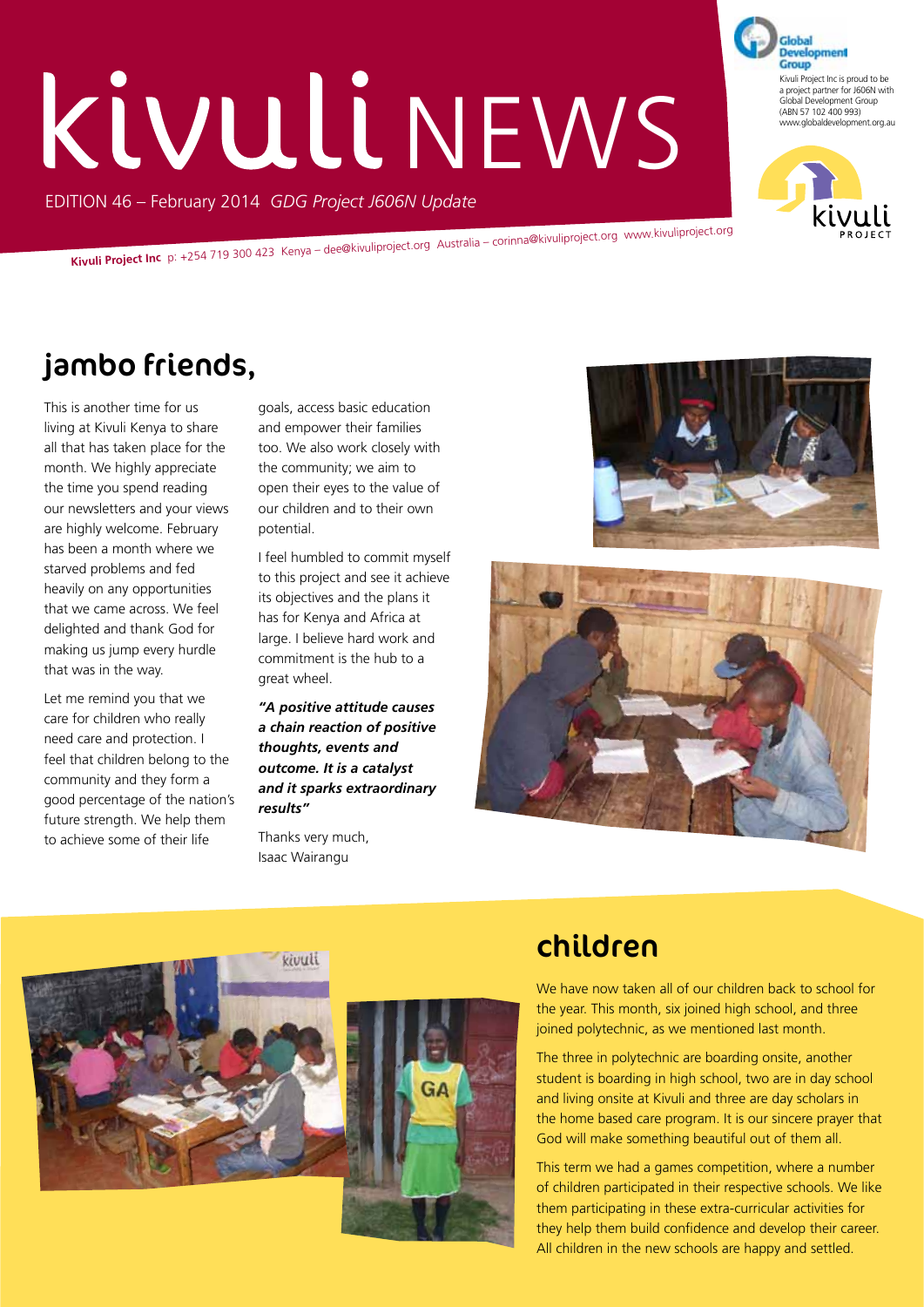# shamba (farm)

This is the high time to prepare the land for planting. We are expecting long rains in mid-March all the way to mid-May if the usual weather pattern will not change. We planted more garlic to target more harvest this time around, after having the first harvest.

We have a small solar pump, which we are using to irrigate the shamba during this dry time, as we keep attending to the existing crops that are growing.

We are planning to plant more cabbages and more garlic

outside in the open land to supplement the production of the green house; we have also potatoes and beans to plant. In the next months we aim to plant more fodder maize, and have also planted sorghum fodder.

Our shamba has been giving us most of the fodder to feed our cows, to supplement our stored silage. These include; desmodium grass, sweet potato fines, lucerne, Napier grass and Rhodes grass amongst others. These ensure that our animals get all the necessary nutrients.





### fish

We harvested the first bunch of fish this month, which the children thoroughly enjoyed. We celebrated a special supper and everyone enjoyed eating fresh fish – something quite rare in our area. We have tilapia, very many fingerlings; we can now have a meal of fish at will. Our boys are good fishermen, they are happy to walk through the dam to catch them – we therefore do not need to hire a fisherman!

#### cows

We have just started noticing a real drop in milk production as all of our cows are expecting to calf, as we approach June to October 2014. Over the coming months we shall be drying them up to help them prepare for the arrival of their babies.

#### goats

Our goats are happy and healthy on the farm. We are hoping that our female goat goes on heat for she is due to mate with the male. In time, we hope she will give us fresh goat's milk to supplement the children's diet.

# mid-term break

All of our high school students are on this break – a five days break. They are all back with their families for this recess and a refreshing break. We wish them well.

# home based care visits

We started some more children in our home-based care programme a couple of months ago. Our Social Worker/Children's Home Manager (Anne) conducted a home visit to see them. During these visits she guides them and counsels them accordingly, assesses the home situation, any present needs of the child and the child's environment. The family where the child is leaving is also visited and the necessary discussion and encouragement is done. Anne also visits the child's school, speaks to their teachers and ensures everything is progressing smoothly.